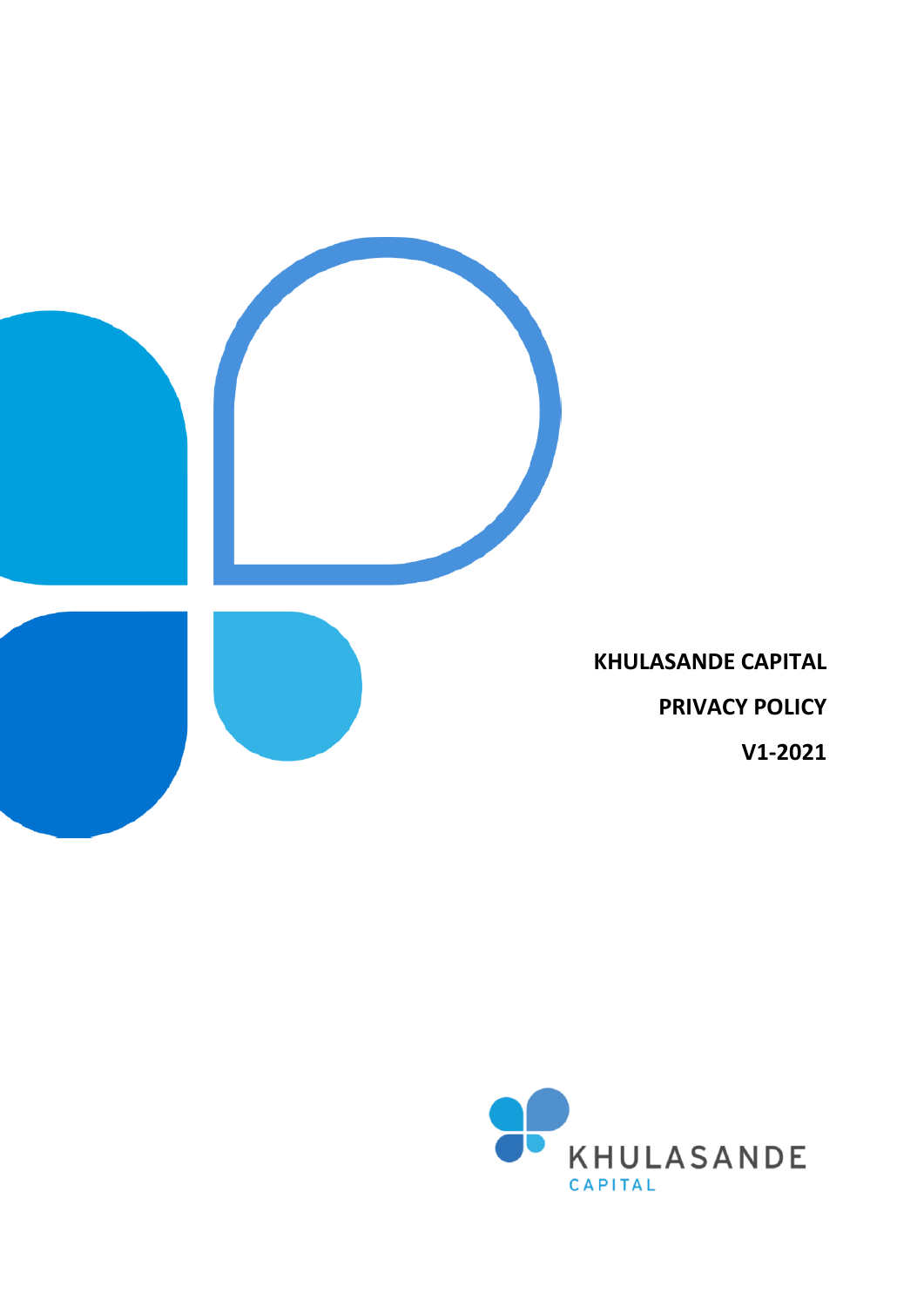

## <span id="page-1-0"></span>**Contents**

| 2.         |  |
|------------|--|
| 3.         |  |
| 4.         |  |
| 5.         |  |
| 6.         |  |
| 7.         |  |
| 8.         |  |
| 9.         |  |
| 10.        |  |
| <u>11.</u> |  |
| 12.        |  |
| 13.        |  |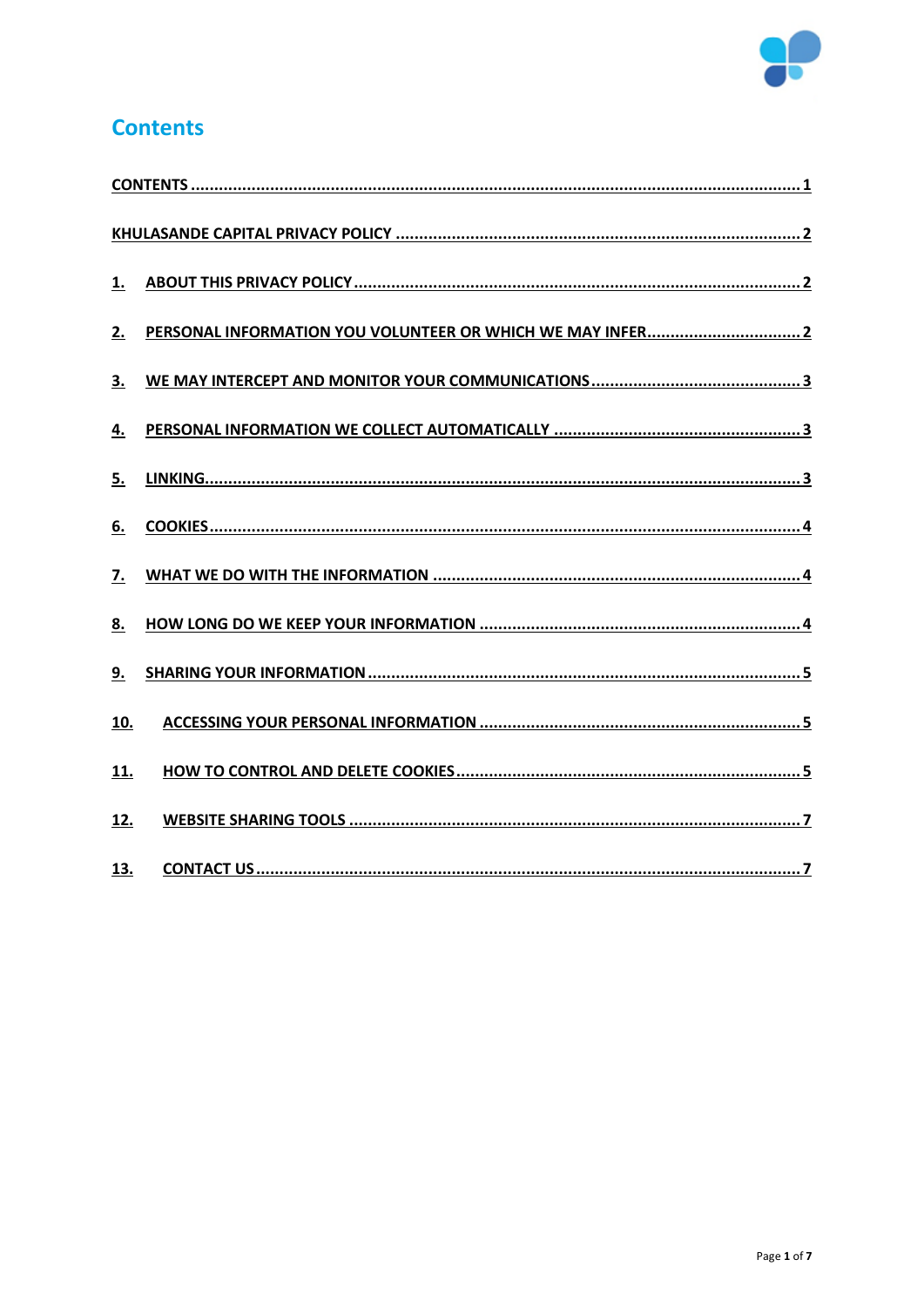

## <span id="page-2-0"></span>**KHULASANDE CAPITAL PRIVACY POLICY**

This Privacy Policy ("Policy") uses defined terms listed in the Glossary in the Khulasande Capital ("Khulasande") Terms of Service which have corresponding meanings in this Policy unless otherwise stated in this Policy.

## <span id="page-2-1"></span>**1. ABOUT THIS PRIVACY POLICY**

This Policy sets out what the categories of personal information Khulasande may collect from you when you visit the website and its associated microsite (the "Website") as well as how Khulasande manages your personal information. This Policy must be read in conjunction with our Data Protection Statement located at https://www.khulasande.co.za/wpcontent/uploads/2022/02/KCPDataProtectionStatement.pdf

If you have any questions about this Policy, please see contact details at the end of this page. Khulasande may amend this Policy from time to time, therefore you should check this page from time to time to ensure that you are aware of any changes that have been made. If we make material changes to this Policy we will notify you by means of a prominent notice on the Website prior to the change becoming effective.

# <span id="page-2-2"></span>**2. PERSONAL INFORMATION YOU VOLUNTEER OR WHICH WE MAY INFER**

Any domain name information that we collect is not used to personally identify you but is instead aggregated to measure the number of visits, average time spent on the Website, pages viewed. We use this information to measure the use of our Website and to improve its contents. However, additional services may be available if we have certain information about you.

We may collect the following information:

- A list of the products and/or services you express an interest in when you use the Website;
- Your name and contact information, including email address and company details which you may submit to us when you interact with the Website; and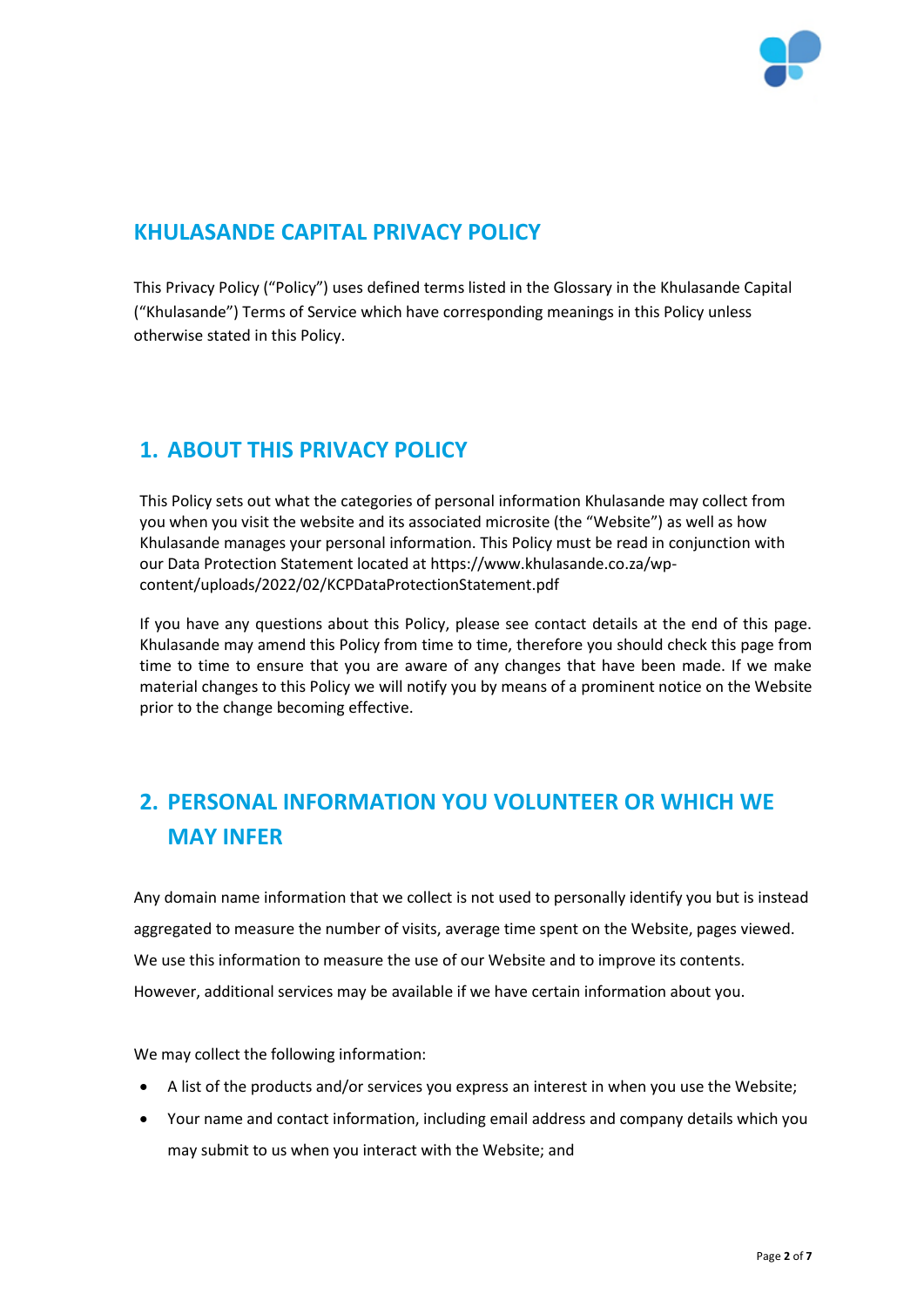

• Information regarding your personal or professional interests, demographics, experiences with our products and contact preferences in order to provide you with further correspondence about our products and services.

If you do not provide the information we need, we may not be able to provide our services to you. Where you provide us with the personal information of third parties you should take steps to inform the third party that you need to disclose their details to us, identifying us. We will process their personal information in accordance with this Policy and our Data Protection Statement.

# <span id="page-3-0"></span>**3. WE MAY INTERCEPT AND MONITOR YOUR COMMUNICATIONS**

To the extent permissible by law, Khulasande may implement systems designed to intercept and monitor your communications with Khulasande's Associates. As part of this process of intercepting and monitoring these communications, we may record such communications for disclosure on the basis set out in this Policy.

## <span id="page-3-1"></span>**4. PERSONAL INFORMATION WE COLLECT AUTOMATICALLY**

When you use the Website, Khulasande automatically receives and records information on our server logs from your browser or mobile platform, including your location, IP address, cookie information, and the page you requested. We treat this data as non-personal information, except where we are compelled to do otherwise by law or legal authority.

Khulasande only uses this data in aggregate form and we may provide this aggregate information to our partners about how our clients, collectively, use the Website, so that our partners may also understand how users make use of the Website.

## <span id="page-3-2"></span>**5. Linking**

We may link to other websites which are not within our control. Once you have left our Website, we are not responsible for the protection and privacy of any information which you provide. You should exercise caution and look at the privacy statement applicable to the third party's website in question.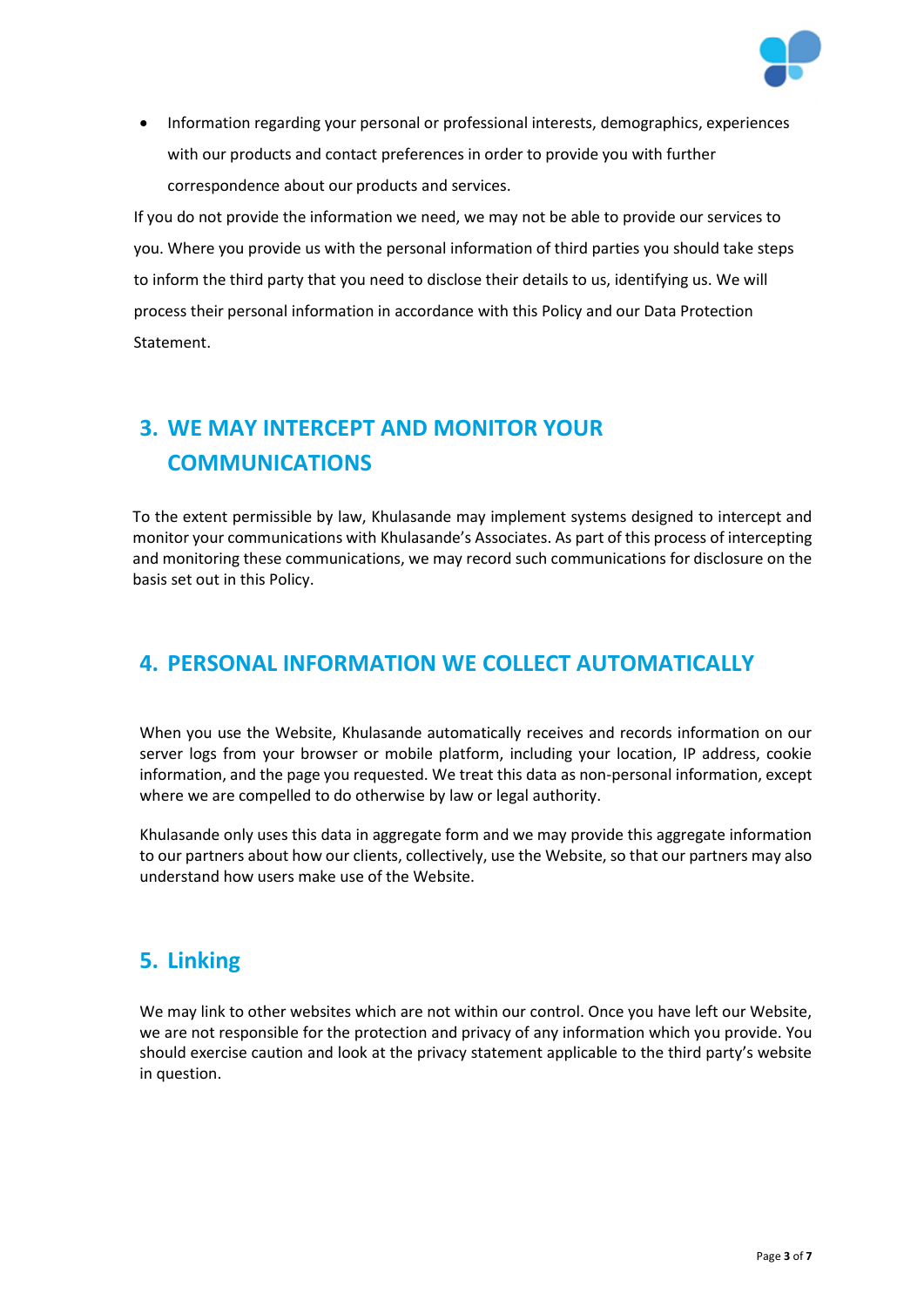

### <span id="page-4-0"></span>**6. Cookies**

As we mentioned above, we use cookies on our Website. Cookies are files that store information on your hard drive or browser allowing our Website to recognise that you have visited it before. For more information on cookies, see the Privacy and Cookies Section below.

### <span id="page-4-1"></span>**7. What We Do With the Information**

We use your information to provide you with a better service, and in particular for the following reasons:

- To provide you with services you have requested and notify you about important changes or developments to these services;
- To respond to your inquiries and/or complaints or process your requests in relation to your information;
- To follow up as part of our customer care procedures;
- To update our records about you;
- For internal record keeping;
- To contact you for market research purposes and/or administer offers to you;
- To improve our products and services;
- For fraud prevention and detection, and to comply with applicable laws and regulations; and
- To make our Website easier for you to use and to provide you with access to certain parts of the Website.

Khulasande processes your personal information for the purposes outlined above and in terms of the Data Protection Statement where:

- The processing of your personal information is necessary to perform a contract or enter into a contract with you;
- The processing of your personal information is necessary for us to comply with legal and regulatory obligations; or
- The processing is necessary to support our legitimate interests in managing our business (or those of a third party) provided such interests are not overridden by your interests and rights.

Your Right to Object – Please note that you have a right to object to the processing of your personal information where that processing is carried out for our legitimate interests.

### <span id="page-4-2"></span>**8. How Long do we Keep Your Information**

We are required to ensure that your personal information is accurate and maintained in a secure environment for a period of time no longer than necessary for the purposes for which we are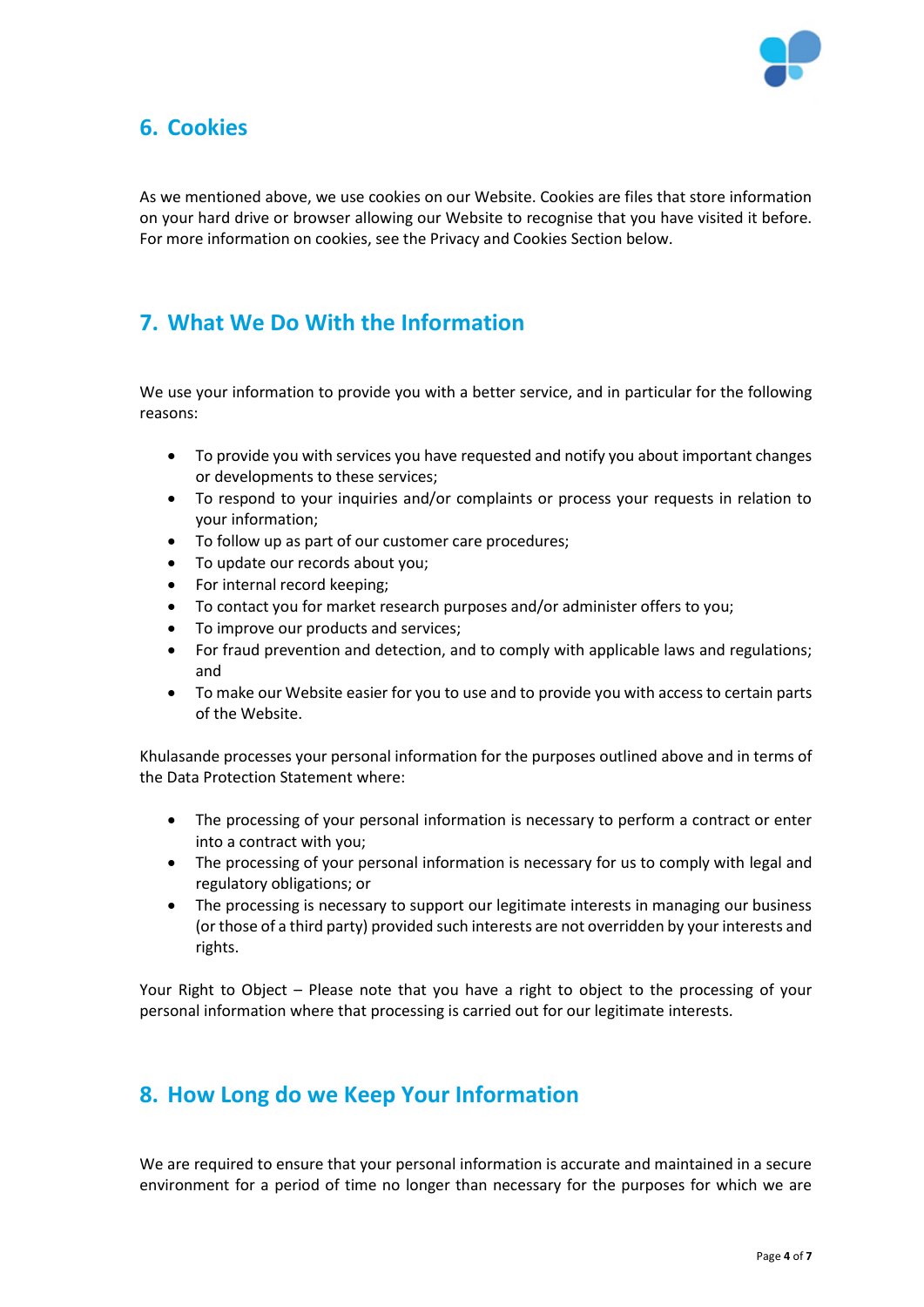

processing your personal information. We generally keep personal information collected via the Website in accordance with the timeframes set out in any relevant legislation which applies to the personal information provided to us. However, in some cases we may need to keep personal information for longer (e.g., where we are required to do so in accordance with legal, regulatory, tax or accounting requirements, or dealing with complaints, legal challenges or prospective litigation).

## <span id="page-5-0"></span>**9. Sharing Your Information**

We may disclose your personal information to the following third parties:

- other companies in the Khulasande group of companies;
- selected third parties to provide us with services, including companies that provide us with technical support and assistance in respect of the Website, companies that provide back-office services, companies that provide hosting services or, that track the Website's activities and analytics, and companies engaged to market and distribute Khulasande products and/or services;
- professional advisers, judicial, regulatory and law enforcement bodies; and
- a third party that acquires all or part of our assets or shares, or that succeeds us in carrying on all or a part of our business, whether by merger, acquisition, reorganisation or otherwise.

## <span id="page-5-1"></span>**10. Accessing Your Personal Information**

#### South Africa

You may request details of personal information which we hold about you under the Promotion of Access to Information Act, 2 of 2000. Fees to obtain a copy or a description of personal information held about you are prescribed in terms of this Act. Confirmation of whether or not we hold personal information about you may be requested free of charge. If you would like to obtain a copy of your personal information held by Khulasande Limited, please review our Promotion of Access to Information Act Manual located at [https://www.khulasande.co.za/wp](https://www.khulasande.co.za/wp-content/uploads/2022/02/Khulasande-PAIA-GUIDE-FINAL.pdf)[content/uploads/2022/02/Khulasande-PAIA-GUIDE-FINAL.pdf](https://www.khulasande.co.za/wp-content/uploads/2022/02/Khulasande-PAIA-GUIDE-FINAL.pdf)

### <span id="page-5-2"></span>**11. How to control and delete cookies**

Khulasande will not use cookies to collect personally identifiable information about you. However, if you wish to restrict or block the cookies which are set by Khulasande websites, or indeed any other website, you can do this through your browser settings. The Help function within your browser should tell you how.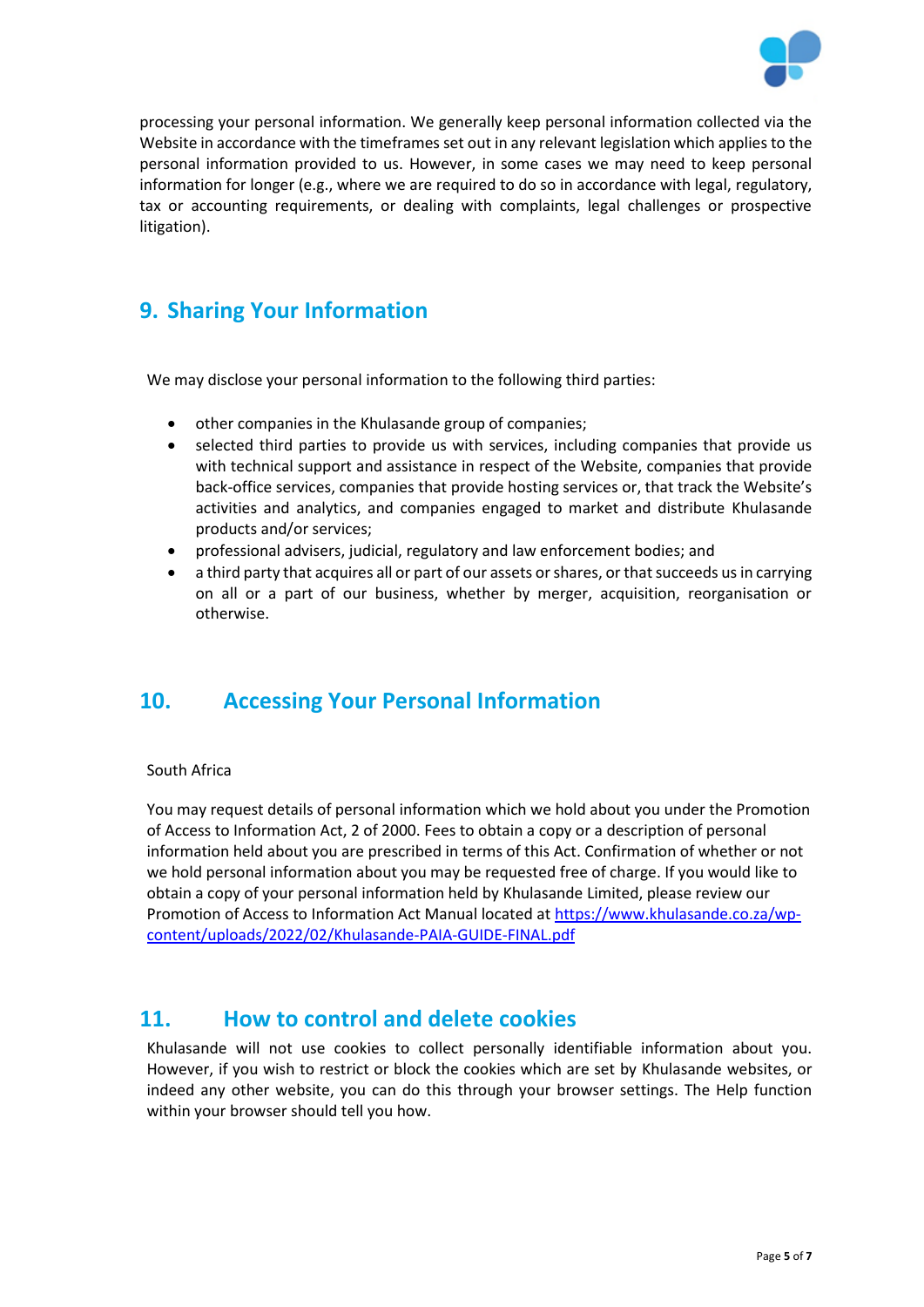

Alternatively, you may wish to visit [www.aboutcookies.org](http://www.aboutcookies.org/) which contains comprehensive information on how to do this on a wide variety of browsers. You will also find details on how to delete cookies from your machine as well as more general information about cookies.

Please be aware that restricting cookies may impact on the functionality of Khulasande websites.

If you wish to view your cookie code, just click on a cookie to open it. You'll see a short string of text and numbers. The numbers are your identification card, which can only be seen by the server that gave you the cookie.

For information on how to do this on the browser of your mobile phone you will need to refer to your handset manual.

#### **Local shared objects (Flash Cookies)**

Khulasande may use Adobe Flash Player or other similar tools to deliver services throughout our sites. To improve user experience, Local Shared Objects - or Flash Cookies as they are commonly known - are employed to provide features such as auto-resume and for saving your preferences. Flash Cookies are stored on a user's terminal much the same as cookies are, however it is not possible to manage them at browser level in the same way.

#### **How to disable Flash Cookies**

The Adobe website provides comprehensive information on how to delete or disable Flash cookies either for a specific domain like Khulasande.com or for all websites see <https://www.adobe.com/products/flashplayer/security> for details. Please be aware that restricting the use of Flash Cookies may affect the features available to you for Flash based applications.

Please note that if you disable your Flash cookies for a Khulasande website you will be unable to play flash content.

#### **Third Party Cookies**

Cookies set by Third Parties

To support our website we sometimes embed photos and video content from websites such as YouTube and other third parties. As a result, when you visit a page with content embedded from, for example, YouTube, you may be presented with cookies from these websites. Khulasande does not control the dissemination of these cookies. You should check the third party websites for more information about these.